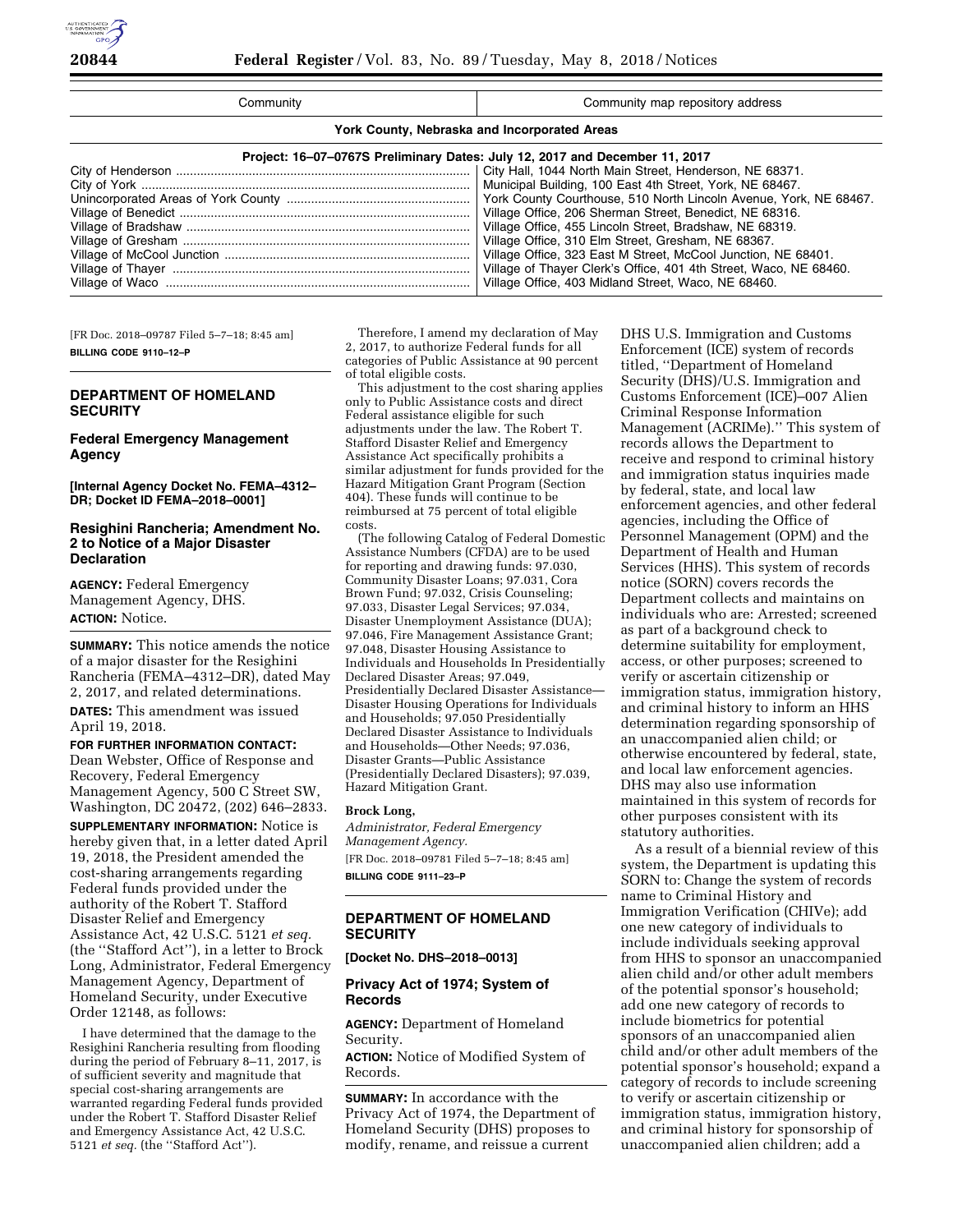new purpose of the system: To screen individuals to verify or ascertain citizenship or immigration status, immigration history, and criminal history to inform determinations regarding sponsorship of unaccompanied alien children who are in the care and custody of HHS; add a new routine use to describe how the DHS may share information from this system of records with HHS; modify routine use (E) and add routine use (F) to conform to Office of Management and Budget (OMB) Memorandum M–17–12 ''Preparing for and Responding to a Breach of Personally Identifiable Information'' (Jan. 3, 2017); revise the records retention periods so that they align with the records schedule approved by the National Archives and Records Administration (NARA); and clarify that DHS may use information maintained in this system of records for other purposes consistent with its statutory authorities.

Because this system will no longer cover information related to public tips, ICE is also updating the SORN to: Remove two categories of individuals; remove two categories of records; remove one routine use that allows DHS to disclose reports of suspicious activity, tips, potential violations of law, and other relevant information to external law enforcement agencies; and remove four purposes for the collection of information. Additionally, this notice includes non-substantive changes to simplify the formatting and text of the previously published notice. This modified system of records will be included in DHS's inventory of record systems. ICE will issue a new Privacy Act rulemaking, elsewhere in the **Federal Register**.

**DATES:** Submit comments on or before June 7, 2018. This modified system of records notice will be effective upon publication. New or modified routine uses will be effective June 7, 2018.

**ADDRESSES:** You may submit comments, identified by docket number DHS– 2018–0013 by one of the following methods:

• *Federal e-Rulemaking Portal*: *[http://](http://www.regulations.gov)  [www.regulations.gov.](http://www.regulations.gov)* Follow the instructions for submitting comments.

• *Fax*: 202–343–4010.

• *Mail*: Philip S. Kaplan, Chief Privacy Officer, Privacy Office, Department of Homeland Security, Washington, DC 20528–0655.

*Instructions:* All submissions received must include the agency name and docket number for this notice DHS– 2018–0013. All comments received will be posted without change to *[http://](http://www.regulations.gov)*

*[www.regulations.gov,](http://www.regulations.gov)* including any personal information provided.

*Docket:* For access to the docket to read background documents or comments received, go to *[http://](http://www.regulations.gov) [www.regulations.gov.](http://www.regulations.gov)* 

**FOR FURTHER INFORMATION CONTACT:** For general questions, please contact: Amber Smith, Privacy Officer, U.S. Immigration and Customs Enforcement, Washington, DC 20536–5600, (202) 732– 3300, *[ICEPrivacy@ice.dhs.gov.](mailto:ICEPrivacy@ice.dhs.gov)* For privacy questions, please contact: Philip S. Kaplan, *[Privacy@hq.dhs.gov,](mailto:Privacy@hq.dhs.gov)* (202) 343–1717, Chief Privacy Officer, Privacy Office, Department of Homeland Security, Washington, DC 20528–0655. **SUPPLEMENTARY INFORMATION:** 

#### **I. Background**

In accordance with the Privacy Act of 1974, 5 U.S.C. 552a, DHS, U.S. Immigration and Customs Enforcement (ICE) proposes to modify, rename, and reissue a current DHS system of records notice (SORN) titled, ''DHS/ICE–007 Alien Criminal Response Information Management (ACRIMe),'' 78 FR 10623 (Feb. 14, 2013).

The DHS/ICE update to ACRIMe includes several changes. First, the system of records is being renamed ''Criminal History and Immigration Verification (CHIVe)'' to better align with the purpose of the system. This system of records covers records documenting inquiries received from federal, state, and local law enforcement agencies so ICE can check the immigration status and criminal history of individuals who are arrested or otherwise encountered by those agencies; and other federal agencies for screening (including as part of background checks being conducted by those agencies) to inform those agencies' determinations regarding suitability for employment, access, sponsorship of an unaccompanied alien child, or other purposes or otherwise encountered by those agencies.

Second, DHS is adding a purpose of the system, as ICE will now screen individuals seeking approval from HHS to sponsor an unaccompanied alien child, as well as other adult members of the potential sponsor's household, to verify or ascertain citizenship or immigration status, immigration history, and criminal history.

Third, DHS is clarifying that DHS may use information maintained in this system of records for other purposes consistent with its statutory authorities.

Fourth, this update adds a new category of individuals: Those seeking approval from HHS to sponsor an unaccompanied alien child and/or other adult members of the potential sponsor's household.

Fifth, DHS is adding one category of records to include biometrics for potential sponsors and/or other adult members of the potential sponsor's household. DHS has also modified a category of records to include citizenship or immigration status and criminal and immigration history information for sponsorship of unaccompanied alien children.

Sixth, DHS is adding one new routine use that would allow ICE to share from this system of records the results of screening of potential sponsors and adult members of their households with HHS to inform HHS's determination whether to grant sponsor applications. Below is a summary of the new routine use and its corresponding letter:

(HH) To HHS, the citizenship or immigration status, immigration history, criminal history information, and other biographic information of potential sponsors for unaccompanied alien children and other adult members of the potential sponsors' households to inform an HHS determination regarding sponsorship of an unaccompanied alien child.

DHS is also modifying routine use (E) and adding routine use (F) to conform to Office of Management and Budget (OMB) Memorandum M–17–12 ''Preparing for and Responding to a Breach of Personally Identifiable Information'' (Jan. 3, 2017). All following routine uses are being renumbered to account for the additional routine use.

Seventh, DHS is revising the records retention periods so that they align with the records retention schedule approved by the National Archives and Records Administration (NARA).

Finally, DHS is modifying this SORN since this system will no longer store information pertaining to the collection, processing, and response to public tip information concerning customs and immigration violations, suspicious activity, or other law enforcement matters. ICE will continue to collect information about individuals reporting tips, the subjects of such tips, and any information ICE collects in following up on a tip in the DHS/ICE–016 FALCON Search and Analysis System of Records, 82 FR 20905 (May 4, 2017).

As a result, the following changes are being made: (1) Two categories of individuals are being removed from the system—individuals who report tips and individuals about whom those reports are made; (2) two categories of records are being removed from the system—those public tip records, which consist of information contained in tips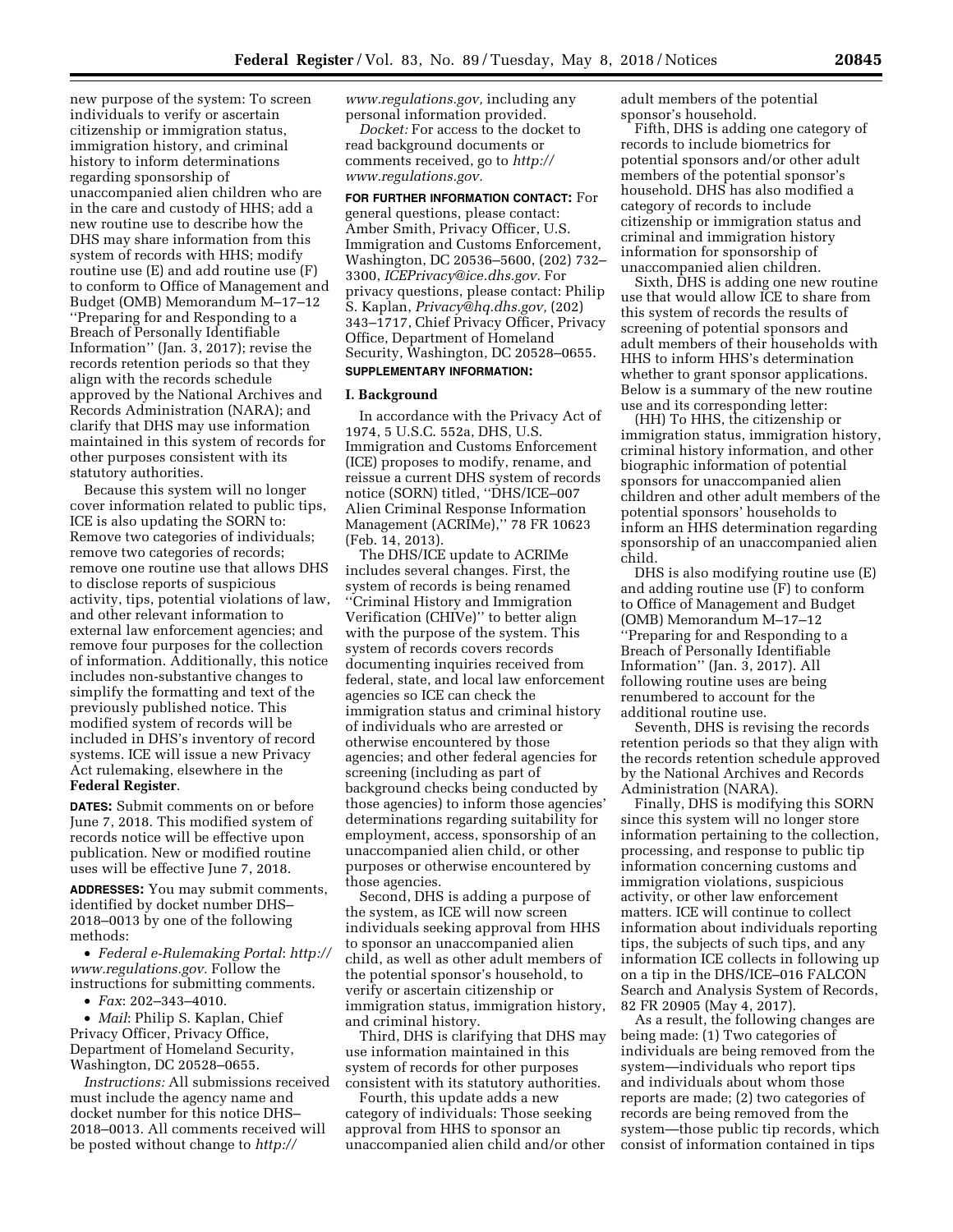suspicious activities; and also records created pertaining to ICE's follow-up activities regarding a tip; (3) one routine use is being removed from the system that allows DHS to disclose reports of suspicious activity, tips, potential violations of law, and other relevant information to external law enforcement agencies; and (4) four purposes for the collection of information are being removed from the system. Purpose (4) in the prior iteration of this SORN has been removed as it pertains to public tip records. Purposes (5), (6), and (7) have been removed since these purposes are more focused on ICE's Law Enforcement Support Center (LESC) rather than the system as a whole.

Information stored in the DHS/ICE– 007 Criminal History and Immigration Verification (CHIVe) System of Records may be shared with other DHS components that have a need to know the information to carry out their national security, law enforcement, immigration, intelligence, or other homeland security functions. In addition, ICE may share information with appropriate federal, state, local, tribal, territorial, foreign, or international government agencies consistent with the routine uses set forth in this SORN. This modified system of records will be included in DHS's inventory of record systems. Further, ICE will issue a new rule covering exemptions for this modified SORN elsewhere in the **Federal Register**.

## **II. Privacy Act**

The Privacy Act embodies fair information practice principles in a statutory framework governing the means by which Federal Government agencies collect, maintain, use, and disseminate individuals' records. The Privacy Act applies to information that is maintained in a ''system of records.'' A ''system of records'' is a group of any records under the control of an agency from which information is retrieved by the name of an individual or by some identifying number, symbol, or other identifying particular assigned to the individual. In the Privacy Act, an individual is defined to encompass U.S. citizens and lawful permanent residents. Additionally, the Judicial Redress Act (JRA) provides covered persons with a statutory right to make requests for access and amendment to covered records, as defined by the JRA, along with judicial review for denials of such requests. In addition, the JRA

prohibits disclosures of covered records, except as otherwise permitted by the Privacy Act.

Below is the description of the DHS/ ICE–007 Criminal History and Immigration Verification (CHIVe) System of Records.

In accordance with 5 U.S.C. 552a(r), DHS has provided a report of this system of records to the Office of Management and Budget and to Congress.

# **SYSTEM NAME AND NUMBER:**

Department of Homeland Security (DHS)/U.S. Immigration and Customs Enforcement (ICE)–007 Criminal History and Immigration Verification (CHIVe) System of Records.

## **SECURITY CLASSIFICATION:**

Unclassified.

## **SYSTEM LOCATION:**

Records are maintained at the ICE Headquarters in Washington, DC and ICE field offices. Records are also maintained in the ACRIMe information technology system, and the DHS Data Centers in Washington, DC.

## **SYSTEM MANAGER(S):**

Unit Chief, Law Enforcement Support Center, U.S. Immigration and Customs Enforcement, 188 Harvest Lane, Williston, VT 05495; Unit Chief, Juvenile and Family Residential Management Unit, U.S. Immigration and Customs Enforcement, 500 12th Street SW, Washington, DC 20536.

# **AUTHORITY FOR MAINTENANCE OF THE SYSTEM:**

8 U.S.C. secs. 1103, 1226, 1227, 1228, 1231, 1232, 1357, 1360; 19 U.S.C. 1589a; and the Brady Handgun Violence Protection Act of 1993 (Pub. L. 103– 159).

#### **PURPOSE(S) OF THE SYSTEM:**

The purposes of this system are: (1) To assist in identifying and arresting individuals in the United States who may be subject to removal under the Immigration and Nationality Act, as amended; (2) To respond to inquiries from criminal justice agencies that seek to determine the immigration status of an individual in the context of a criminal justice matter for the purpose of identifying and arresting those who may be subject to removal; (3) To screen individuals to verify or ascertain citizenship or immigration status, immigration history, and criminal history to inform determinations regarding sponsorship of unaccompanied alien children who are in the care and custody of HHS and to identify and arrest those who may be subject to removal; and (4) To inform

criminal justice agencies and agencies conducting background checks whether an individual is under investigation and/or wanted by ICE or other criminal justice agencies.

## **CATEGORIES OF INDIVIDUALS COVERED BY THE SYSTEM:**

Categories of individuals covered in this system include:

(1) Individuals who are the subjects of immigration status inquiries submitted to ICE or immigration checks conducted by ICE, including:

A. Individuals who are encountered by, arrested by, under the investigation of, or in the custody of a criminal justice agency.

B. Individuals convicted of sexual offenses required to register as a sexual offender.

C. Individuals subject to background checks or investigations by or under the authority of a federal, state, local, tribal, or territorial agency to determine eligibility or suitability for employment, access, or other purposes.

D. Individuals applying to obtain/ purchase a firearm in the United States and whose information has been submitted to ICE for the purpose of conducting an immigration status check in support of background checks required by the Brady Handgun Violence Protection Act (Brady Act) or other applicable laws.

(2) Individuals who are the subjects of criminal arrest warrants and immigration lookouts that ICE has entered into the Federal Bureau of Investigation's (FBI) National Crime Information Center (NCIC) System.

(3) Individuals seeking approval from HHS to sponsor an unaccompanied alien child, and/or other adult members of the potential sponsor's household.

(4) Law enforcement officers or other personnel working for criminal justice agencies who contact ICE for reasons relating to the purposes of this system of records, or for other law enforcement assistance.

## **CATEGORIES OF RECORDS IN THE SYSTEM:**

Categories of records in this system include:

• Biographic identifiers, other identifiers, and contact information (*e.g.,* name, aliases, date and place of birth, address, telephone number, Social Security number (SSN), Alien Registration Number (A-Number), driver's license number, other personal identification numbers, fingerprint identification number, passport number);

• Visa, border, immigration and citizenship information (*e.g.,* citizenship and/or immigration status, application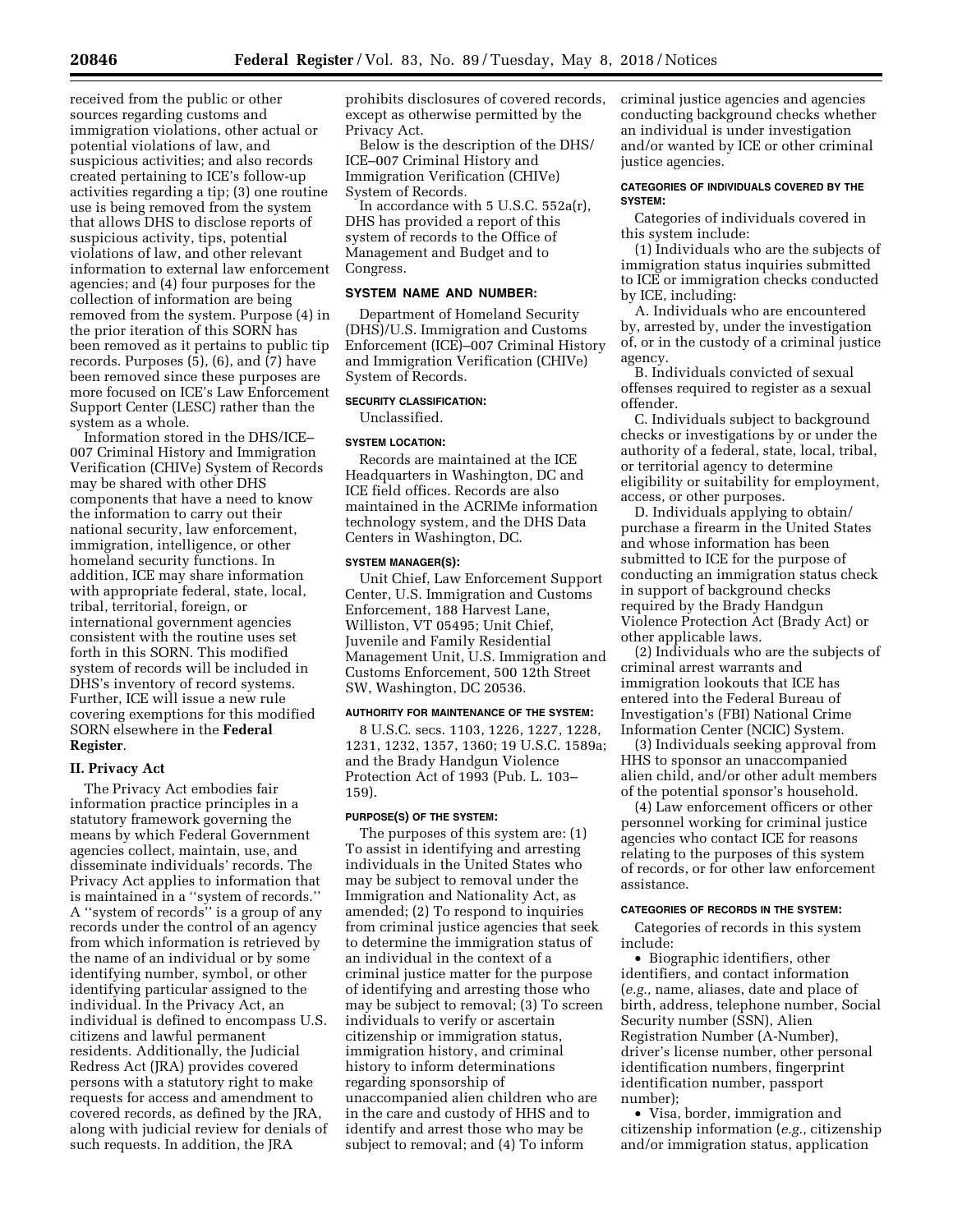for benefit information, visa and travel history);

• Criminal history information (*e.g.,*  FBI number, booking number, current charge[s], custodial status, past offenses and convictions);

• NCIC hit confirmation records. which consist of information supporting the entry of criminal warrants or immigration lookouts into the NCIC system, such as criminal arrest warrant information, fingerprints and photographs, other information identifying the individual, and records reflecting the purpose/basis for the warrant or lookout. Records of inquiries received from criminal justice agencies regarding potential matches against ICEcreated NCIC records, and records pertaining to ICE's research, resolution, and response to those inquiries;

• Background investigation records, which consist of identifying and other information received from agencies requesting an immigration status check and/or criminal history check on individuals as part of a background check for employment, gun ownership, or other reasons; research conducted by ICE during the conduct of the immigration status check; and ICE's research, resolution, and response to those inquiries;

• Sponsor screening records, which consist of identifying and other information received from HHS regarding potential sponsors of unaccompanied alien children and other adult members of the potential sponsor's household; research conducted by ICE during such screening; and ICE's response to those inquiries.

• Biometric identifiers (potential sponsors for unaccompanied alien children and other adult members of the potential sponsors' household only);

• Criminal justice immigration status check records, which consist of identifying and other information received from criminal justice agencies requesting an immigration status check on individuals in the context of a criminal justice matter; prioritization of requests; research conducted by ICE during the conduct of the immigration status check; and ICE's research, resolution, and response to those inquiries;

• Information received pursuant to the activities supported by this system of records, including leads for ICE investigations and referrals to other agencies; and

• Identification and authentication information for law enforcement officers or other criminal justice personnel who contact ICE.

#### **RECORD SOURCE CATEGORIES:**

Records are obtained from ICE, other federal, state, local, tribal, foreign, and international criminal justice entities (*e.g.,* law enforcement agencies, investigators, prosecutors, correctional institutions, police departments, and parole boards), and other Federal Government agencies.

#### **ROUTINE USES OF RECORDS MAINTAINED IN THE SYSTEM, INCLUDING CATEGORIES OF USERS AND PURPOSES OF SUCH USES:**

In addition to those disclosures generally permitted under 5 U.S.C. 552a(b) of the Privacy Act, all or a portion of the records or information contained in this system may be disclosed outside DHS as a routine use pursuant to  $5 \text{ U.S.C. } 552a(b)(3)$  as follows:

A. To the Department of Justice (DOJ), including the U.S. Attorneys Offices, or other federal agency conducting litigation or proceedings before any court, adjudicative, or administrative body, when it is relevant or necessary to the litigation and one of the following is a party to the litigation or has an interest in such litigation:

1. DHS or any component thereof; 2. Any employee or former employee of DHS in his/her official capacity;

3. Any employee or former employee of DHS in his/her individual capacity, only when DOJ or DHS has agreed to represent the employee; or

4. The United States or any agency thereof.

B. To a congressional office from the record of an individual in response to an inquiry from that congressional office made at the request of the individual to whom the record pertains.

C. To the National Archives and Records Administration (NARA) or General Services Administration pursuant to records management inspections being conducted under the authority of 44 U.S.C. 2904 and 2906.

D. To an agency or organization for the purpose of performing audit or oversight operations as authorized by law, but only such information as is necessary and relevant to such audit or oversight function.

E. To appropriate agencies, entities, and persons when (1) DHS suspects or has confirmed that there has been a breach of the system of records; (2) DHS has determined that as a result of the suspected or confirmed breach there is a risk of harm to individuals, DHS (including its information systems, programs, and operations), the Federal Government, or national security; and (3) the disclosure made to such agencies, entities, and persons is reasonably necessary to assist in

connection with DHS's efforts to respond to the suspected or confirmed breach or to prevent, minimize, or remedy such harm.

F. To another Federal agency or Federal entity, when DHS determines that information from this system of records is reasonably necessary to assist the recipient agency or entity in (1) responding to a suspected or confirmed breach or (2) preventing, minimizing, or remedying the risk of harm to individuals, the recipient agency or entity (including its information systems, programs, and operations), the Federal Government, or national security, resulting from a suspected or confirmed breach.

G. To contractors and their agents, grantees, experts, consultants, and others performing or working on a contract, service, grant, cooperative agreement, or other assignment for DHS, when necessary to accomplish an agency function related to this system of records. Individuals provided information under this routine use are subject to the same Privacy Act requirements and limitations on disclosure as are applicable to DHS officers and employees.

H. To an appropriate federal, state, tribal, local, international, or foreign law enforcement agency or other appropriate authority charged with investigating or prosecuting a violation or enforcing or implementing a law, rule, regulation, or order, when a record, either on its face or in conjunction with other information, indicates a violation or potential violation of law, which includes criminal, civil, or regulatory violations and such disclosure is proper and consistent with the official duties of the person making the disclosure.

I. To federal, state, local, tribal, territorial, foreign, or international agencies, if the information is relevant and necessary to a requesting agency's decision concerning individuals who are being screened with respect to their participation in, attendance at, or other relation to a national or special security event.

J. To domestic governmental agencies seeking to determine the immigration status of persons who have applied to purchase/obtain a firearm in the United States, pursuant to checks conducted on such persons under the Brady Handgun Violence Prevention Act or other applicable laws.

K. To federal, state, local, tribal, territorial, or international agencies seeking to verify or ascertain the citizenship or immigration status of any individual within the jurisdiction of the agency for any purpose authorized by law.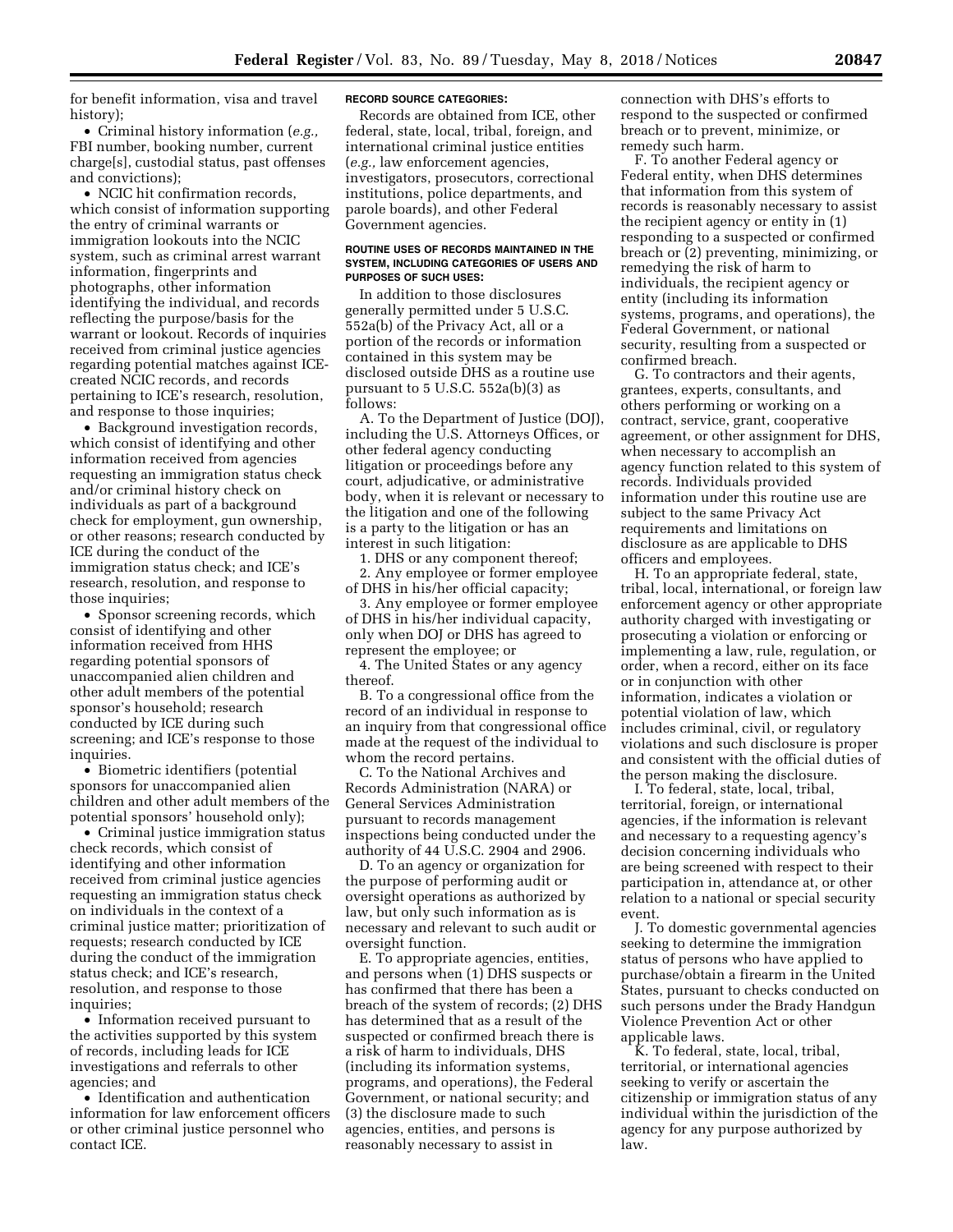L. To courts, magistrates, administrative tribunals, opposing counsel, parties, and witnesses, in the course of immigration, civil, or criminal proceedings (including discovery, presentation of evidence, and settlement negotiations) and when DHS determines that use of such records is relevant and necessary to the litigation before a court or adjudicative body when any of the following is a party to or have an interest in the litigation:

1. DHS or any component thereof; 2. Any employee of DHS in his/her official capacity;

3. Any employee of DHS in his/her individual capacity when the Government has agreed to represent the employee; or

4. The United States, when DHS determines that litigation is likely to affect DHS or any of its components.

M. To the DOJ, Federal Bureau of Prisons (BOP), and other federal, state, local, territorial, tribal, and foreign law enforcement or custodial agencies for the purpose of placing an immigration detainer on an individual in that agency's custody, or to facilitate the transfer of custody of an individual to DHS from the other agency.

N. To a former employee of DHS for purposes of responding to an official inquiry by federal, state, local, tribal, territorial government agencies, or professional licensing authorities; or facilitating communications with a former employee that may be relevant and necessary for personnel-related or other official purposes when DHS requires information or consultation assistance from the former employee regarding a matter within that person's former area of responsibility.

O. To federal, state, local, tribal, territorial, or foreign government agencies, as well as to other individuals and organizations during the course of an investigation by DHS or the processing of a matter under DHS's jurisdiction, or during a proceeding within the purview of the immigration and nationality laws, when DHS deems that such disclosure is necessary to carry out its functions and statutory mandates or to elicit information required by DHS to carry out its functions and statutory mandates.

P. To international, foreign, intergovernmental, and multinational government agencies, authorities, and organizations in accordance with law and formal or informal international arrangements.

Q. To OMB in connection with the review of private relief legislation as set forth in OMB Circular No. A–19 at any stage of the legislative coordination and clearance process as set forth in the Circular.

R. To the U.S. Senate Committee on the Judiciary or the U.S. House of Representatives Committee on the Judiciary when necessary to inform members of Congress about an alien who is being considered for private immigration relief.

S. To the Department of State when it requires information to consider and/or provide an informed response to a request for information from a foreign, international, or intergovernmental agency, authority, or organization about an alien or an enforcement operation with transnational implications.

T. To federal, state, local, territorial, tribal, international, or foreign criminal, civil, or regulatory law enforcement authorities when the information is necessary for collaboration, coordination, and de-confliction of investigative matters, prosecutions, and/ or other law enforcement actions to avoid duplicative or disruptive efforts and to ensure the safety of law enforcement officers who may be working on related law enforcement matters.

U. To federal, state, local, tribal, territorial, or foreign government agencies or entities or multinational government agencies, with the approval of the Chief Privacy Officer, when DHS desires to exchange relevant data for the purpose of developing, testing, or implementing new software or technology whose purpose is related to this system of records.

V. To prospective claimants and their attorneys for the purpose of negotiating the settlement of an actual or prospective claim against DHS or its current or former employees, in advance of the initiation of formal litigation or proceedings.

W. To federal and foreign government intelligence or counterterrorism agencies or components when DHS becomes aware of an indication of a threat or potential threat to national or international security, or when such disclosure is to support the conduct of national intelligence and security investigations or to assist in antiterrorism efforts.

X. To the DOJ, Federal Bureau of Investigation (FBI) in order to facilitate responses to fingerprint-based immigration status queries that are sent to ICE, including queries that the FBI sends on behalf of another agency.

Y. To federal, state, local, tribal, territorial, international, or foreign government agencies or entities for the purpose of consulting with that agency or entity:

1. To assist in making a determination regarding redress for an individual in connection with the operations of a DHS component or program;

2. To verify the identity of an individual seeking redress in connection with the operations of a DHS component or program; or

3. To verify the accuracy of information submitted by an individual who has requested such redress on behalf of another individual.

Z. To federal, state, local, tribal, territorial, foreign, or international agencies, if the information is relevant and necessary to a requesting agency's decision concerning the hiring or retention of an individual, or the issuance, grant, renewal, suspension, or revocation of a security clearance, license, contract, grant, or other benefit; or to the extent necessary to obtain information relevant and necessary to a DHS decision concerning the hiring or retention of an employee, the issuance of a security clearance, the reporting of an investigation of an employee, the letting of a contract, or the issuance of a license, grant or other benefit.

AA. To federal, state, local, tribal, territorial, foreign, or international agencies, if DHS determines (1) the information is relevant and necessary to the agency's decision concerning the hiring or retention of an individual, or the issuance of a security clearance, license, contract, grant, or other benefit, and (2) failure to disclose the information is likely to create a risk to government facilities, equipment, or personnel; sensitive information; critical infrastructure; or the public safety.

BB. To federal, state, local, tribal, territorial, foreign, or international agencies seeking information on the subjects of wants, warrants, or lookouts, or any other subject of interest, for purposes related to administering or enforcing the law, national security, immigration, or intelligence, when consistent with a DHS mission-related function.

CC. To federal, state, local, tribal, territorial, or foreign government agencies or organizations, or international organizations, lawfully engaged in collecting law enforcement intelligence, whether civil or criminal, to enable these entities to carry out their law enforcement responsibilities, including the collection of law enforcement intelligence.

DD. To foreign governments in order to notify them concerning an alien who is incapacitated, an unaccompanied minor, or deceased.

EE. To federal, state, local, tribal, and territorial courts or government agencies involved in criminal investigation or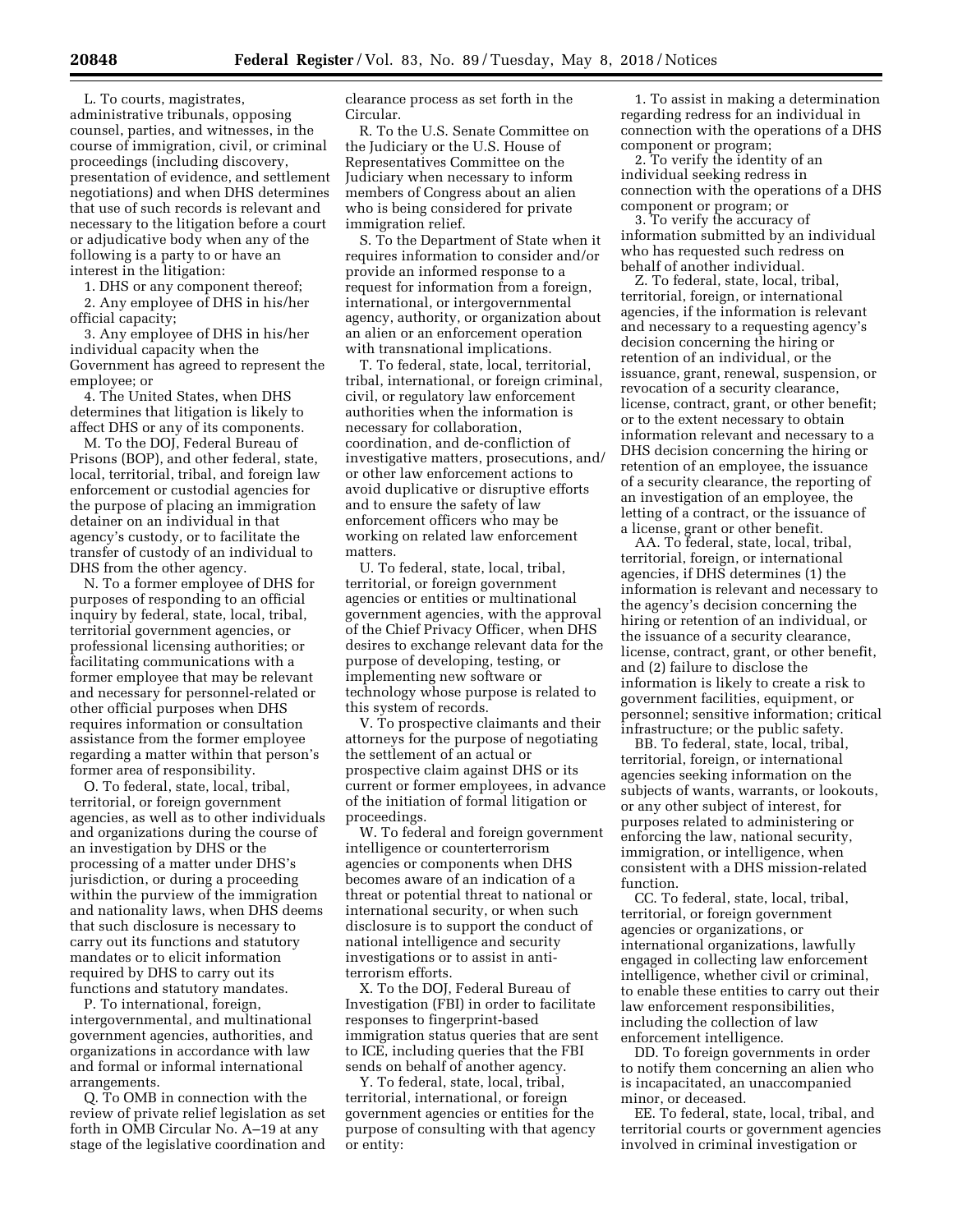prosecution, pretrial services, sentencing, parole, probation, bail bonds, child welfare services, or any other aspect of the criminal justice process, and to counsel representing an individual in a criminal, civil, or child welfare proceeding, in order to ensure the integrity of the justice system by informing these recipients of the existence of an immigration detainer on that individual or that individual's status in removal proceedings, including removal, voluntary departure, or custodial status/location. Disclosure of that individual's Alien Registration Number (A-Number) and country of birth is also authorized to facilitate use of the ICE Online Detainee Locator System by the aforementioned individuals and agencies. This routine use does not authorize disclosure to bail bond companies or agents.

FF. To appropriate federal, state, local, tribal, foreign or international criminal justice agencies, or other authorized users of NCIC, to respond to inquiries regarding a person who is or may be the subject of an ICE-generated NCIC criminal arrest warrant or immigration lookout record.

GG. To the U.S. Department of Health and Human Services (HHS), the citizenship or immigration status, immigration history, criminal history information, and other biographic information of potential sponsors for unaccompanied alien children and other adult members of the potential sponsors' households to inform an HHS determination regarding sponsorship of an unaccompanied alien child.

HH. To the news media and the public, with the approval of the Chief Privacy Officer in consultation with counsel, when there exists a legitimate public interest in the disclosure of the information, when disclosure is necessary to preserve confidence in the integrity of DHS, or when disclosure is necessary to demonstrate the accountability of DHS's officers, employees, or individuals covered by the system, except to the extent the Chief Privacy Officer determines that release of the specific information in the context of a particular case would constitute a clearly unwarranted invasion of personal privacy.

## **POLICIES AND PRACTICES FOR STORAGE OF RECORDS:**

DHS/ICE stores records in this system electronically or on paper in secure facilities in a locked drawer behind a locked door. The records may be stored on magnetic disc, tape, and digital media.

#### **POLICIES AND PRACTICES FOR RETRIEVAL OF RECORDS:**

DHS/ICE retrieves records by personal, biographic, or biometric identifiers such as name, date of birth, place of birth, address, A-Number(s), FBI criminal history number(s), Social Security number, Fingerprint Identification Number, and passport number.

#### **POLICIES AND PRACTICES FOR RETENTION AND DISPOSAL OF RECORDS:**

In accordance with Records Control Schedule DAA–0567–2017–0002, ICE retains the Immigration Alien Query (IAQ) and Immigration Alien Response (IAR) records pertaining to traditional law enforcement checks, non-criminal biographical and biometric investigations; and ICE-generated FBI NCIC records for seventy-five (75) years. Records collected pursuant to the Brady Act, special security events, and OPM checks will be kept for five (5) years from the date an immigration status determination is made and an IAR returned, after which the records will be deleted from the ACRIMe information technology system. Furthermore, ICE is proposing to NARA to maintain records pertaining to the sponsorship of unaccompanied alien children for five (5) years. Until these records are officially scheduled, they will be treated as permanent and cannot be deleted.

## **ADMINISTRATIVE, TECHNICAL, AND PHYSICAL SAFEGUARDS:**

DHS/ICE safeguards records in this system according to applicable rules and policies, including all applicable DHS automated systems security and access policies. ICE has imposed strict controls to minimize the risk of compromising the information that is being stored. Access to the computer system containing the records in this system is limited to those individuals who have a need to know the information for the performance of their official duties and who have appropriate clearances or permissions.

### **RECORD ACCESS PROCEDURES:**

The Secretary of Homeland Security has exempted this system from the notification, access, and amendment procedures of the Privacy Act, and the JRA if applicable, because it is a law enforcement system. However, DHS/ICE will consider individual requests to determine whether or not information may be released. Thus, individuals seeking access to and notification of any record contained in this system of records, or seeking to contest its content, may submit a request in writing to the ICE Freedom of Information Act

(FOIA) Officer, whose contact information can be found at *[http://](http://www.dhs.gov/foia) [www.dhs.gov/foia](http://www.dhs.gov/foia)* under ''Contact Information.'' If an individual believes more than one component maintains Privacy Act records concerning him or her, the individual may submit the request to the Chief Privacy Officer and Chief Freedom of Information Act Officer, Department of Homeland Security, Washington, DC 20528–0655. Even if neither the Privacy Act nor the JRA provides a right of access, certain records about the individual may be available under FOIA.

When an individual is seeking records about himself or herself from this system of records or any other Departmental system of records, the individual's request must conform with the Privacy Act regulations set forth in 6 CFR part 5. The individual must first verify his or her identity, meaning that the individual must provide his or her full name, current address, and date and place of birth. The individual must sign the request, and the individual's signature must either be notarized or submitted under 28 U.S.C. 1746, a law that permits statements to be made under penalty of perjury as a substitute for notarization. While no specific form is required, an individual may obtain forms for this purpose from the Chief Privacy Officer and Chief FOIA Officer, *<http://www.dhs.gov/foia>*or 1–866–431– 0486. In addition, the individual should:

• Explain why he or she believe the Department would have information being requested;

• Identify which component(s) of the Department the individual believes may have the information about him or her;

• Specify when the individual believes the records would have been created; and

• Provide any other information that will help the FOIA staff determine which DHS component agency may have responsive records;

If an individual's request is seeking records pertaining to another living individual, the first individual must include a statement from the second individual certifying his/her agreement for the first individual to access his or her records.

Without the above information, the component(s) may not be able to conduct an effective search, and the individual's request may be denied due to lack of specificity or lack of compliance with applicable regulations.

## **CONTESTING RECORD PROCEDURES:**

Individuals who wish to contest the accuracy of records in this system of records should submit these requests to